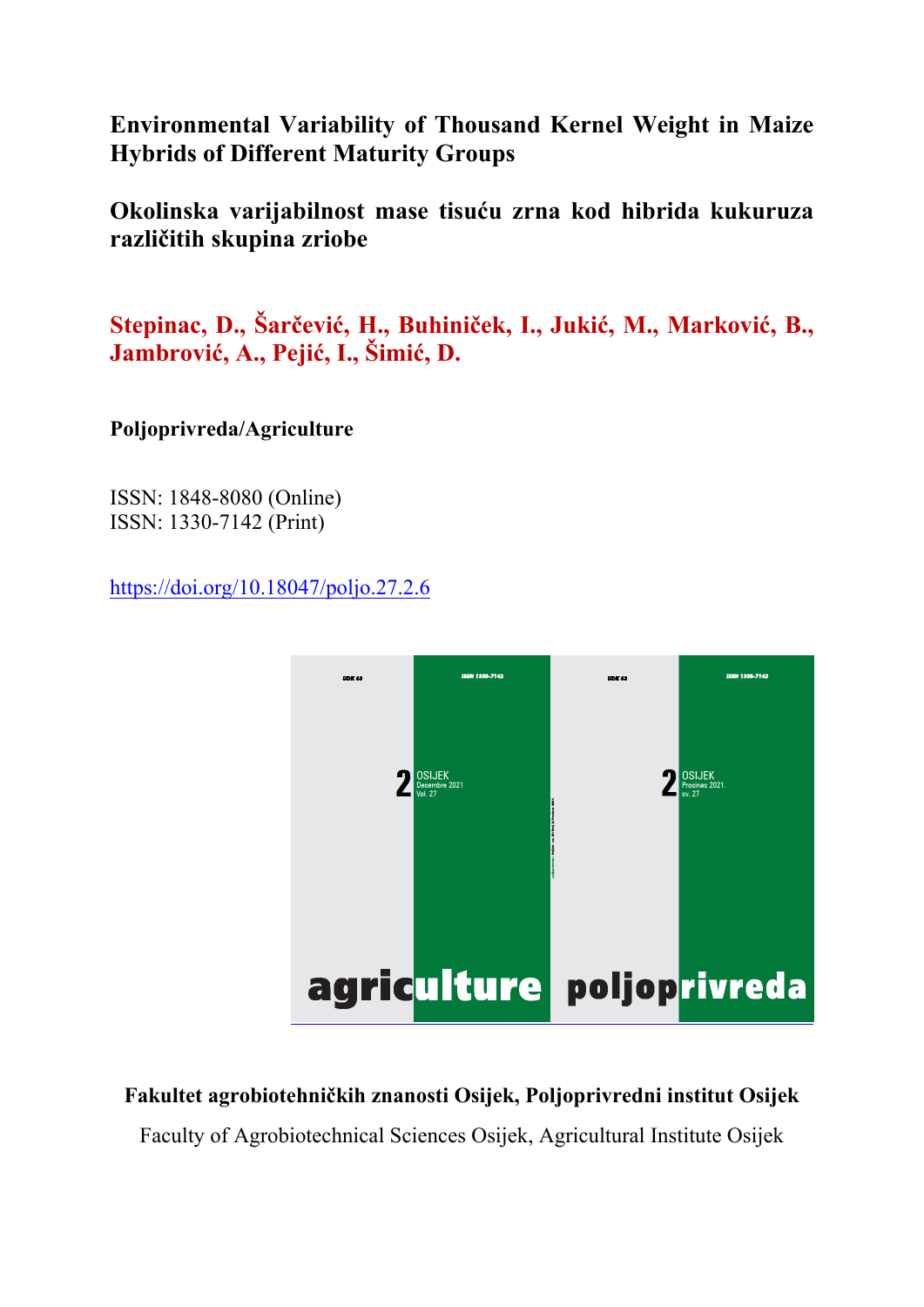# **ENVIRONMENTAL VARIABILITY OF THOUSAND KERNEL WEIGHT IN MAIZE HYBRIDS OF DIFFERENT MATURITY GROUPS**

Stepinac, D. <sup>(1)</sup>, Šarčević, H.<sup>(2,4)</sup>, Buhiniček, I. <sup>(1)</sup>, Jukić, M. <sup>(1)</sup>, Marković, B. <sup>(3)</sup>, Jambrović, A. <sup>(4,5)</sup>, Pejić, I.<sup>(2,4)</sup>, *Šimić, D.(4,5*)

> Original scientific paper *Izvorni znanstveni članak*

#### **SUMMARY**

*Thousand kernel weight (TKW) is an important yield component trait affected by the environmental conditions. This study's objectives were to determine an environmental variability for the TKW in 32 maize hybrids, sorted in four FAO maturity groups (FAO300, 400, 500 and 600), and to compare 12 environments in Croatia (six locations in two years) according to the joint linear regression and stability analyses across the maturity groups. In general, the effects of the environment, genotype, and their interaction (GEI) were significant. A three-factor ANOVA revealed the greatest and highly significant year effect, while the location effect was nonsignificant across all four FAO groups. A stability analysis did not detect any preferences with regard to the locations and trends across the FAO groups. It indicates that all locations in the Pannonian region included in this study were suitable for an evaluation of the TKW in maize genotypes belonging to all maturity groups. The TKW seems to be an appropriate yield-component trait for maize breeding due to a high heritability and linear GEI nature.*

*Keywords: genotype × environment interaction (GEI), maize, stability analysis, locations, thousand kernel weight*

#### **INTRODUCTION**

A grain yield, as the most important agronomic trait in maize, is associated with several yield component traits (Stuber et al., 1987). A kernel weight is one of them, measured as a "thousand kernel weight" (TKW), being strongly affected by the growth conditions (Zhou at al., 2016), especially by the drought and heat stresses during the grain-filling period (Ou-Lee et al., 1985; Westgate et al., 1994). To assure a stable maize yield, it is important to determine the environmental effects and their interactions with the TKW genotypes. While a genotype and environment interaction and a stability analyses concerning a grain yield in maize are well documented, also implying the studies conducted in the Greater Pannonian Region (e.g., the recent studies by Stojaković et al., 2015; Zorić et al., 2017; and Branković-Radojčić et al., 2018), the reports about an environmental variation and its interaction with a genotypic variation of the TKW is still lacking. Mitrović

*<sup>(1)</sup> Domagoj Stepinac, Mag. Eng. Agr., Ivica Buhiniček, Ph. D., Mirko Jukić, Ph. D. – Bc Institute for Breeding and Production of Field Crops, Dugoselska 7, 10370 Rugvica, Dugo Selo, Croatia, (2) Prof. Dr. Hrvoje Šarčević, Prof. Dr. Ivan Pejić – University of Zagreb, Faculty of Agriculture, Svetošimunska cesta 25, 10000 Zagreb, Croatia, (3) Bojan Marković, Mag. Eng. Agr. – CBM AGRO, Antuna Kanižlića 47, 31000 Osijek, Croatia, (4) Antun Jambrović, Ph.D., Prof. Dr. Ivan Pejić, Assoc. Prof. Domagoj Šimić (domagoj.simic@poljinos.hr) – Centre of Excellence for Biodiversity and Molecular Plant Breeding, Svetošimunska cesta 25, 10000 Zagreb, Croatia, (5) Agricultural Institute Osijek, Južno predgrađe 17, 31000 Osijek, Croatia*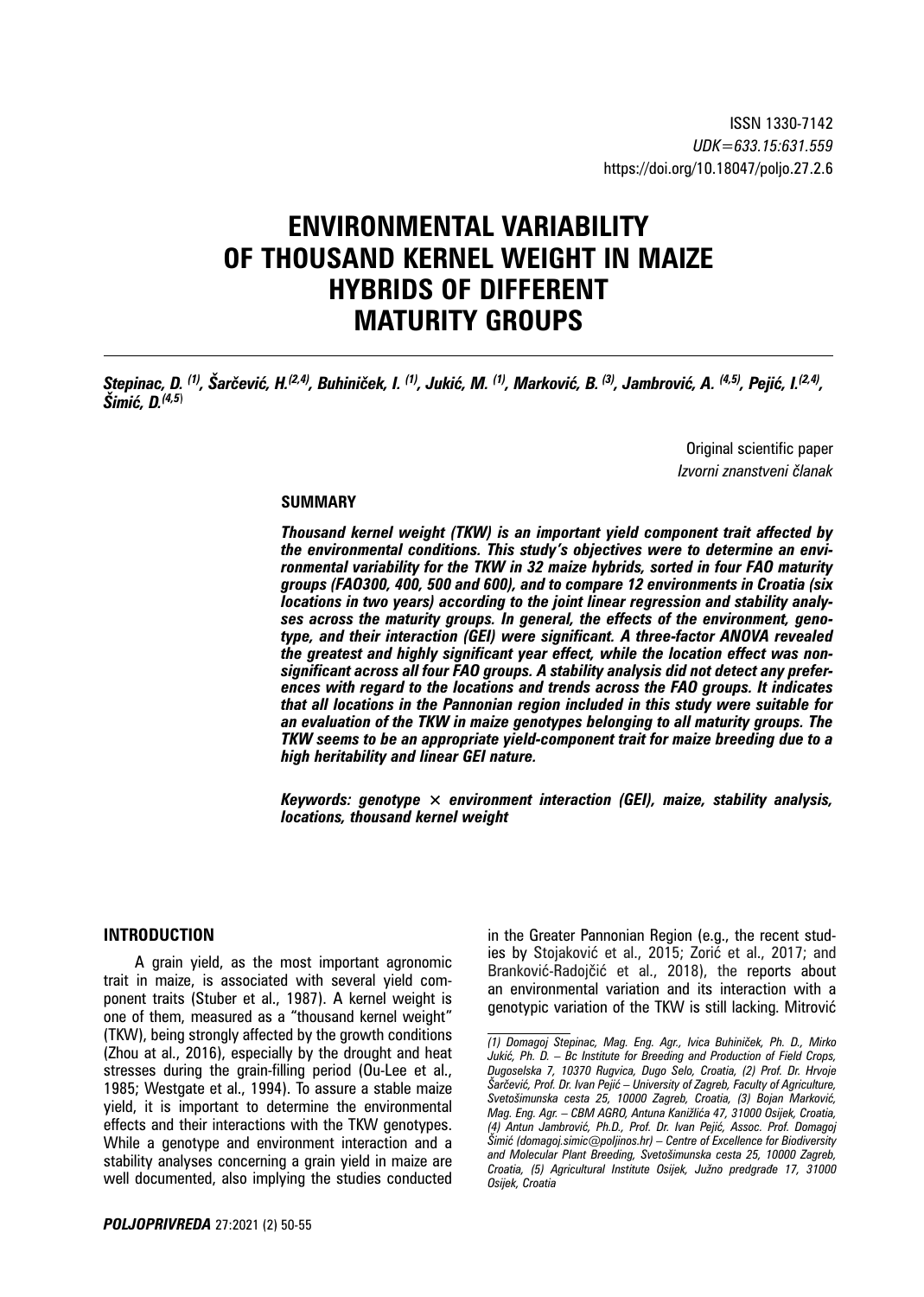et al. (2016) have analyzed the environmental variation of a hundred kernel weight, together with its interaction with the long breeding periods in Serbia, but only a late maturity group was included in the study. However, the relationships between the yield, TKW, and maturity are not straightforward (Milander et al., 2017). When the environmental effects are to be involved, the relationship could be more challenging, exacerbated by a global climate change.

This study's objectives were to determine an environmental variability for the TKW in maize hybrids belonging to four FAO maturity groups (FAO 300, 400, 500 and 600) and to compare 12 environments and six locations according to the joint linear regression and stability analyses across the maturity groups.

#### **MATERIAL AND METHODS**

A total of 32 maize hybrids belonging to the FAO 300, 400, 500 and 600 maturity groups (eight hybrids in each maturity group) were evaluated during the growing seasons in 2017 and 2018. The two years field experiment was described in detail by Pandžić et al. (2021), including a comprehensive meteorological and agronomic information. In this study, the data from six locations, i.e., Šašinovec, Rugvica, Osijek, Beli Manastir, Tovarnik and Kutjevo, were selected, corresponding to the locations L2, L5, L8, L9 and L10 presented by Pandžić et al. (2021). Each FAO group was analyzed separately, whereby a randomized complete block design with four replicates was used for all trials. The size of the four-row experimental plots amounted to 11.2  $m^2$ , an inter-row distance was 0.7 m, and a planting density was adjusted according to the maturity groups. Fertilization, weed control, and cultural practices were performed according to the practical farming. The grain yield data (t ha<sup>-1</sup>) were recorded in each environment and calculated to a 14% of moisture. Based on a sample of 10 random ears per plot, thousand kernel weight (TKW) was determined, adjusted to a 14% moisture and expressed in grams. Each year–location combination was considered as an "environment" (see, e.g., Eberhart and Russel, 1966), analyzed as a series of random locations with an entry means and an effective error variance (Cochran and Cox, 1957), which were used for a combined analysis. In a combined ANOVA, a sum of squares of a genotype–environment interaction was partitioned according to a "symmetrical joint linear

regression analysis" (DeLacy et al, 1996) proposed by Wright, 1971, and Utz, 1972, according to the following model:

 $y_{ij} = m + g_i + e_j + ag_i e_j + cg_j g_i + b_i e_j + r_{ij}$ 

where *m* is a grand mean over all genotypes and environments,  $g_i$  is a genotype effect,  $e_j$  is an environment effect and  $ag_i e_j$  is a joint regression effect with a concordance parameter *a*. The joint regression effect was replaced by Tukey's non-additivity test (Tukey, 1949), as suggested by Utz (1972): *bi* is a regression coefficient for the genotype *i*, *cj* is a regression coefficient for the environment  $j$  and  $r_{ij}$  is residual. Regression coefficients (*bi* ) and deviation mean squares (*s<sup>2</sup> di*) were employed as the yield stability parameters for each environment (Eberhart and Russel, 1966). Bartlett's homogeneity test within the environment error variances provided a nonsignificant chi-square, so a homogeneity hypothesis was accepted in this case. Heritability was estimated on an entry–mean basis (Hallauer et al., 2010), as follows:  $H^2 = \frac{\sigma_6^2}{\sigma_6^2}$  $H^2 = \frac{\sigma_{\hat{G}}^2}{\sigma_{\hat{G}}^2 + \sigma_{GxE}^2 + \sigma_e^2}$ , where  $\sigma_{\hat{G}}^2$ represents a genotypic variance,  $\sigma^2_{GxE}$  represents a genotype  $\times$  environment interaction variance, and  $\sigma_e^2$ is a residual variance. The PLABSTAT program package (Utz, 1995) was used for a statistical analysis.

#### **RESULTS AND DISCUSSION**

The data pertaining to each environment were analyzed separately, manifesting the highly significant effects of genotypes on all environments (data not depicted). The environmental means differed considerably across the FAO groups concerning a grain yield and the TKW (Figure 1). Generally, concerning the grain yield, the environmental mean values were lower in 2017. On the other hand, there was a greater variation of the TKW in 2017 than in 2018, resulting in the TKW mean values ranging between 270 to approximately 400 g. The highest TKW means were noted in two environments in 2017, pertaining to the FAO 600 hybrids. Mitrović et al. (2016) have presented the similar kernel weight results for the FAO 600 hybrids, released in Serbia between 1978 and 2011. A correlation coefficient between a grain yield and the TKW was  $r=0.56$ . A companion paper by Pandžić et al. (2021) has demonstrated that a grain yield reduction was primarily affected by the TKW, emphasizing an importance of sufficient grain filling.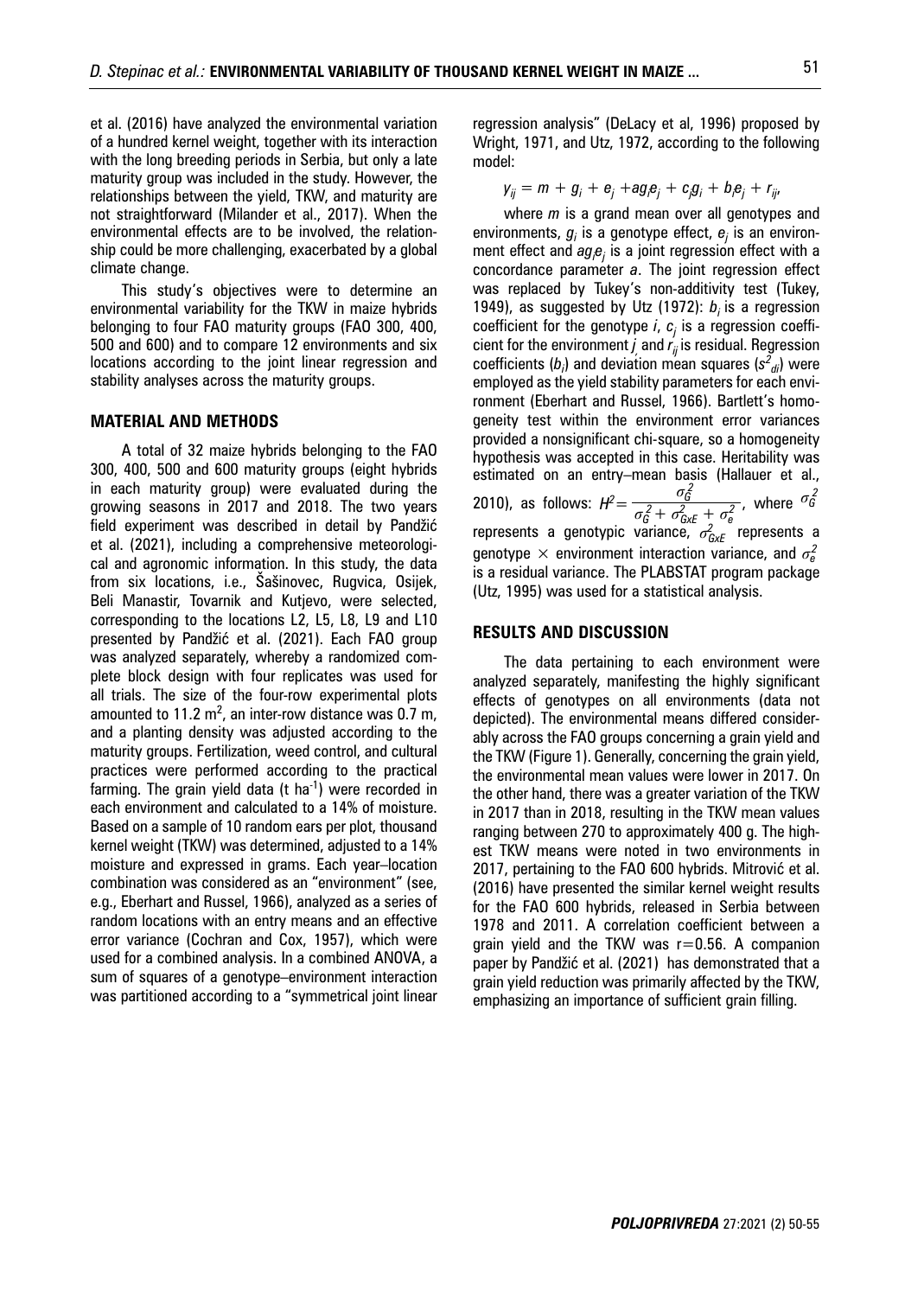

**Figure 1. A relationship between a thousand kernel weight (TKW) and a grain yield based on the environmental means in six locations and two years (12 environments), averaged over the eight maize genotypes in each of the four FAO groups. LSD (0.05) denotes least significant difference at the 0.05 probability level**

*Grafikon 1. Odnos između mase tisuće zrna i prinosa zrna na osnovi okolinskih srednjih vrijednosti na šest lokacija u dvjema godinama (12 okolina), uprosječenih za osam genotipova u svakoj od četiriju FAO skupina. LSD (0.05) označuje najmanju značajnu razliku na razini vjerojatnosti od 0.05*

A three-factor analysis of variance (ANOVA) revealed the greatest and highly significant year effect across all four FAO groups (Table 1). A location effect was consistently insignificant, whereas a genotype effect was significant for the FAO groups 300, 400, and 500. A location $\times$ year interaction (L $\times$ Y) was highly significant across all FAO groups. The significance of other interactions was inconsistent across the FAO groups.

**Table 1. A three-factor ANOVA for a thousand kernel weight (TKW) in eight maize genotypes of each of the four FAO maturity groups, i.e., 300, 400, 500 and 600, respectively (a total of 32 hybrids), grown at six locations in two years**

|  | Tablica 1. Kombinirana tročimbenična ANOVA za masu tisuću zrna kod osam genotipova kukuruza u svakoj skupini zriobe |
|--|---------------------------------------------------------------------------------------------------------------------|
|  | FAO 300, 400, 500 i 600 (ukupno 32 hibrida), posijanih na šest lokacija u dvjema godinama                           |
|  |                                                                                                                     |

| Source of Variation /<br>Izvor variranja | Degrees                           | Mean square / Varijanca |             |                |             |  |  |
|------------------------------------------|-----------------------------------|-------------------------|-------------|----------------|-------------|--|--|
|                                          | of freedom /<br>Stupnjevi slobode | FAO 300                 | FAO 400     | <b>FAO 500</b> | FAO 600     |  |  |
| Year (Y) / Godina (Y)                    |                                   | 4472.7**                | 20029.7**   | 29041.0**      | 7943.2**    |  |  |
| Location (L) / Lokacija (L)              | 5                                 | 923.5ns                 | 382.0ns     | 3280.4ns       | 8737.4ns    |  |  |
| Genotype (G) / Genotip (G)               |                                   | 2914.8**                | $6704.1***$ | $3387.2**$     | 2413.5ns    |  |  |
| $L \times Y$                             | 5                                 | $6293.9**$              | 6648.8**    | $6079.6**$     | 6863.9**    |  |  |
| $G \times Y$                             |                                   | 249.7ns                 | $435.6*$    | 348.1ns        | $1889.1***$ |  |  |
| $G\times L$                              | 35                                | 284.4*                  | 178.4ns     | 200.5ns        | 245.5ns     |  |  |
| $G \times L \times Y$                    | 35                                | $129.6*$                | 140.3ns     | $238.2**$      | $184.9*$    |  |  |

\*\*, \* Significant at the 0.01 and 0.05 probability levels, respectively / *statistički značajno na razini vjerojatnosti od 0,01 odnosno 0,05*; ns nonsignificant / *nije statistički značajno*

In a combined two-factor ANOVA, the genotypes, environments, and their interaction were highly significant for the TKW across the FAO groups (Table 2). Heritability estimates were reasonably high, indicating the relatively low variances of a  $G \times E$  interaction and residuals. The partitioning of a  $G \times E$  sum of squares according to a symmetrical joint linear regression analy-

sis has revealed non-significantTukey's test, heterogeneity of environmental regressions and heterogeneity of genotypic regressions. Non-significant Tukey's test indicates that a TKW-related G×E interaction has a more linear nature, rather than a complex one. It justifies a further examination of stability parameters for each environment separately.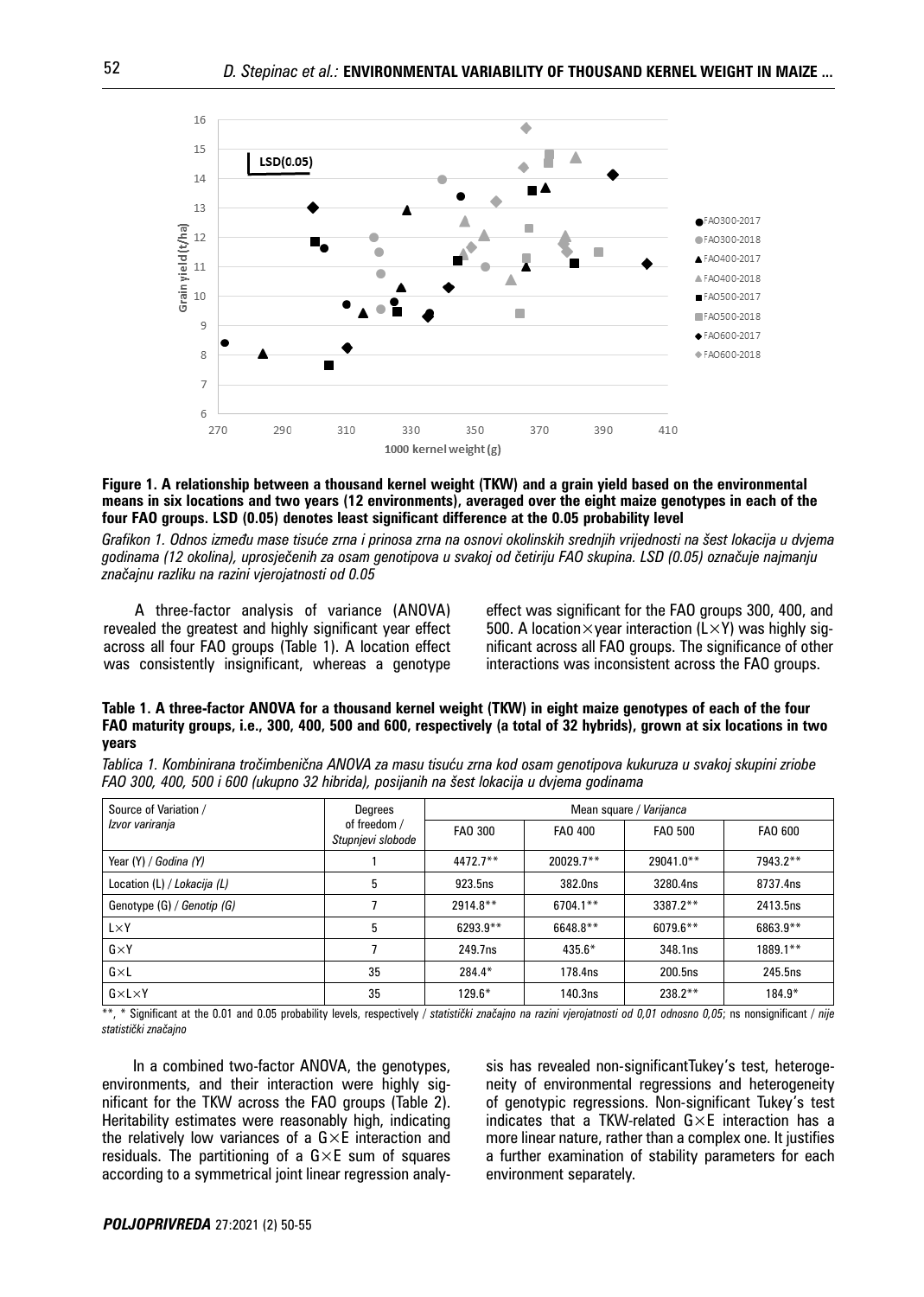**Table 2. ANOVA for a thousand kernel weight (TKW) (g) of eight maize genotypes of each of the four maturity groups, FAO 300, 400, 500 and 600 (total of 32 hybrids), respectively, across 12 environments and heritability estimates, with corresponding standard error (SE)**

*Tablica 2. Kombinirana ANOVA za masu tisuću zrna (g) osam genotipova kukuruza u svakoj skupini zriobe FAO 300, 400, 500 i 600 (ukupno 32 hibrida) uzgojenih u dvanaest okolina i vrijednosti heritabilnosti s pripadajućom standardnom pogreškom (SE)*

| Source of Variation /                                                            | Degrees                           | Mean square / Varijanca |            |             |             |  |
|----------------------------------------------------------------------------------|-----------------------------------|-------------------------|------------|-------------|-------------|--|
| Izvor variranja                                                                  | of freedom /<br>Stupnjevi slobode | FAO 300                 | FAO 400    | FAO 500     | FAO 600     |  |
| Environments (E) / Okoline (E)                                                   | 11                                | $3687.2**$              | 6579.4**   | 6894.7**    | 7813.6**    |  |
| Genotypes (G) / Genotipovi (G)                                                   | 7                                 | $2914.8**$              | 6704.1**   | $3387.2***$ | $2413.5***$ |  |
| Interaction $G \times E$ – Interakcija $G \times E$                              | 77                                | $210.9**$               | $184.5***$ | $231.1***$  | $367.4***$  |  |
| Tukey's test / Tukeyev test                                                      |                                   | 104.9ns                 | $183.3$ ns | $22.5$ ns   | $333.6$ ns  |  |
| Heterogeneity of environmental regressions /<br>Heterogenost okolinske regresije | 6                                 | 40.9 <sub>ns</sub>      | $270.2$ ns | $312.8$ ns  | $366.0$ ns  |  |
| Heterogeneity of genotypic regressions /<br>Heterogenost genotipske regresije    | 10                                | 242.5ns                 | $146.0$ ns | $58.3$ ns   | 146.1 ns    |  |
| Residual deviations / Residualne devijacije                                      | 60                                | 224.4                   | 182.3      | 255.2       | 405.0       |  |
| Pooled error / Skupna pogreška                                                   | 252                               | 78.27                   | 118.5      | 132.0       | 122.2       |  |
| Heritability (SE) / Heritabilnost (SE)                                           |                                   | 92.8(3.6)               | 97.3(1.4)  | 93.2(3.4)   | 84.8 (5.6)  |  |

\*\* Significant at the 0.01 probability level / *statistički značajno na razini vjerojatnosti od 0,01*; ns nonsignificant / *nije statistički značajno*

Twelve environments differed in their stability parameters, but there was no consistent trend for both a regression coefficient and a deviation mean square across the environments and maturity groups (Table 3). Generally, the highest regression coefficient values were detected for the FAO 300 maturity group, while there were no  $b_i$  values greater than 1.00 for the FAO 600 maturity group. On average, the greatest *s<sup>2</sup> di*

values were observed in the FAO 600 hybrids, with no obvious trend across the environments. Generally, our results suggest that a TKW-related stability analysis did not detect any preferences among the locations and no trends across the FAO groups. Comparable findings pertaining to a grain yield stability analysis in a similar location set were presented by Šimić et al. (2003).

#### Table 3. Regression coefficient (b<sub>i</sub>) and a deviation mean square (s<sup>2</sup><sub>di</sub>), stability parameters for a thousand kernel **weight in 12 environments in Croatia in eight maize hybrids in each of the four FAO maturity groups.**

*Tablica 3. Regresijski koeficijent (bi ) i varijanca odstupanja (s<sup>2</sup> di), parametri stabilnosti za masu tisuću zrna u 12 okolina u Hrvatskoj kroz osam hibrida kukuruza u svakoj od četiriju FAO-ovih skupina zriobe.*

| Environment /<br>Okolina | Regression coefficient $(b_i)$ /<br>Regresijski koeficijent (b.) |         |                |         | Deviation mean square $(s^2_{\text{di}})/$<br>Varijanca odstupanja (s <sup>2</sup> <sub>di</sub> ) |         |                |         |
|--------------------------|------------------------------------------------------------------|---------|----------------|---------|----------------------------------------------------------------------------------------------------|---------|----------------|---------|
|                          | FA0 300                                                          | FAO 400 | <b>FAO 500</b> | FAO 600 | <b>FAO 300</b>                                                                                     | FAO 400 | <b>FAO 500</b> | FAO 600 |
| Šašinovec17              | 1.23                                                             | 0.90    | 0.40           | 0.75    | 179                                                                                                | 143     | 285            | 464     |
| Rugvica17                | 1.50                                                             | 0.48    | 0.92           | 0.29    | 343                                                                                                | 90      | 328            | 601     |
| Osijek17                 | 1.19                                                             | 0.58    | 0.92           | 0.53    | 172                                                                                                | 170     | 216            | 169     |
| B. Manastir17            | 0.89                                                             | 0.48    | 0.63           | 0.40    | 120                                                                                                | 512     | 350            | 491     |
| Tovarnik17               | 0.99                                                             | 0.30    | 1.19           | 0.36    | 296                                                                                                | 109     | 175            | 445     |
| Kutjevo17                | 0.59                                                             | 0.54    | 1.12           | 0.58    | 89                                                                                                 | 89      | 244            | 327     |
| Šašinovec18              | 1.26                                                             | 0.70    | 1.12           | 0.63    | 110                                                                                                | 25      | 187            | 345     |
| Rugvica18                | 1.28                                                             | 0.65    | 0.80           | 0.62    | 197                                                                                                | 281     | 393            | 487     |
| Osijek18                 | 1.40                                                             | 0.50    | 0.71           | 0.30    | 116                                                                                                | 105     | 284            | 240     |
| B. Manastir18            | 0.76                                                             | 0.45    | 1.09           | 0.76    | 226                                                                                                | 172     | 98             | 212     |
| Tovarnik18               | 0.52                                                             | 0.35    | 0.88           | 0.43    | 367                                                                                                | 264     | 148            | 131     |
| Kutjevo18                | 0.39                                                             | 0.54    | 0.37           | 0.33    | 67                                                                                                 | 128     | 150            | 497     |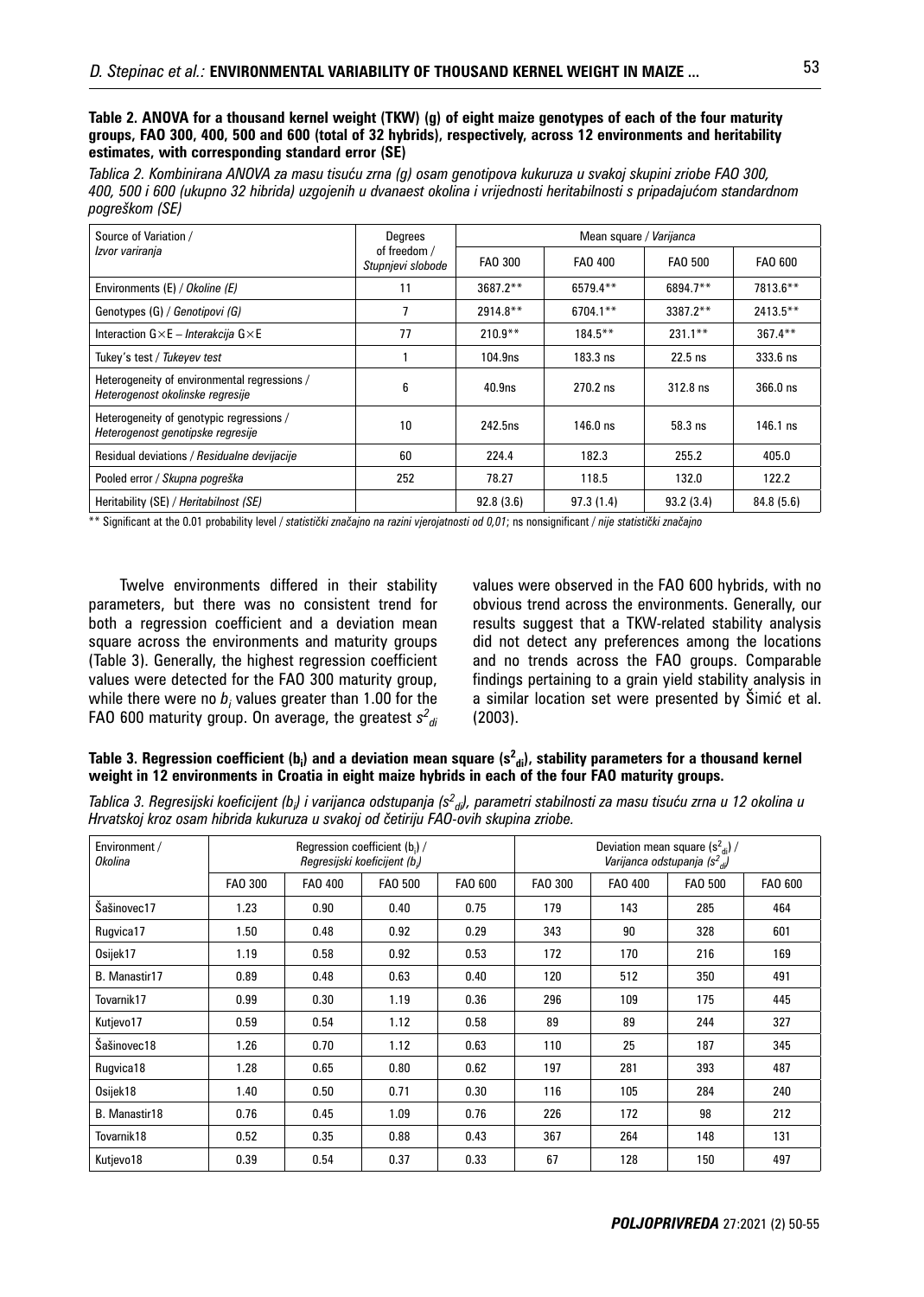However, Pandžić et al. (2021) documented that a moderate 2017 drought has differently affected a grain yield reduction concerning the locations throughout Croatia's Pannonian portion. Compared to the year 2018, a yield reduction in 2017 amounted to 13% in the Western part and 20% in the Eastern part, respectively.

#### **CONCLUSIONS**

The results of a TKW analysis have manifested a considerable difference between the years without an overall tangible location effect. Moreover, a weak location effect was consistent in all four FAO maturity groups. These results indicate that all locations in the Pannonian region included into this study were suitable for a TKW evaluation in maize genotypes affiliated with all maturity groups. A relatively high heritability and a less complex (i.e., linear) nature of a genotype  $\times$ environment interaction render the TKW as a yield-component trait, attractive for the maize breeding programs.

#### **ACKNOWLEDGEMENT**

The research was performed within the *AGRO-DROUGHT-ADAPT* project (PKP-2016-06-8290), funded by the Environmental Protection and Energy Efficiency Fund (FZOEU) and the Croatian Science Foundation (HRZZ) within a Republic of Croatia's Government program for the encouragement of research and the development of activities in the area of climate change adaptation.

#### **REFERENCES**

- 1. Branković-Radojčić, D., Babić, V., Girek, Z., Živanović, T., Radojĉić, A., Filipović, M., & Srdić, J. (2018). Evaluation of maize grain yield and yield stability by AMMI analysis. *Genetika 50*(3) 1067-1080. https://doi.org/10.2298/GENSR1803067B
- 2. Cochran, W. G. (1957). Experimental designs 2nd ed. John wiley & sons.
- 3. Eberhart, S.A. & Russel, W.A. (1966). Stability parameters for comparing varieties 1. *Crop science, 6*(1), 36-40. https://doi.org/10.2135/cropsci1966.0011183X000600010011x
- 4. DeLacy, I. H., Basford, K. E., Cooper, M., Bull, J. K., & McLaren, C. G. (1996). Analysis of multi-environment trials–an historical perspective. *Plant adaptation and crop improvement, 39124*.
- 5. Hallauer, A. R., Carena, M. J., & Filho, J. B. M. (2010). Quantitative Genetics in Maize Breeding. Springer. https://doi.org/10.1007/978-1-4419-0766-0
- 6. Milander, J., Jukić, Ž., Mason, S., Galusha, T., & Kmail, Z. (2017). Hybrid maturity influence on maize yield and yield component response to plant population in Croatia and Nebraska. *Cereal Research Communications 45*(2), 326-335. https://doi.org/10.1556/0806.45.2017.015
- 7. Mitrović, B., Stojaković, M., Zorić, M., Stanisavljević, D., Bekavac, G., Nastasić, A., & Mladenov, V. (2016). Genetic gains in grain yield, morphological traits and yield stability of middle-late maize hybrids released in Serbia between 1978 and 2011. *Euphytica 211*(3), 321- 330. https://doi.org/10.1007/s10681-016-1739-6
- 8. Ou-Lee, T. M., & Setter, T. L. (1985). Effect of increased temperature in apical regions of maize ears on starchsynthesis enzymes and accumulation of sugars and starch. *Plant Physiol. 79*(3), 852-855. https://doi.org/10.1104/pp.79.3.852
- 9. Pandžić, K., Likso, T., Pejić, I., Šarčević, H., Pecina, M., Šestak, I., Tomšić, D., Mahović, N. S. (2021). Application of the Self-Calibrated Palmer Drought Severity Index for Estimation of Drought Impact on Maize Grain Yield in Pannonian Part of Croatia. Preprint – https://doi.org/10.21203/rs.3.rs-219077/v1
- 10. Stojaković, M., Mitrović, B., Zorić, M., Ivanović, M., Stanisavljević, D., Nastasić, A., & Dodig, D. (2015). Grouping pattern of maize test locations and its impact on hybrid zoning. *Euphytica 204*(2), 419-431.
- 11. Stuber, C. W., Edwards, M. D. A., & Wendel, J. F. (1987). Molecular Marker-Facilitated Investigations of Quantitative Trait Loci in Maize. II. Factors Influencing Yield and its Component Traits. *Crop Sci 7*(4), 639-648.
- 12. Šimić, D., Gunjača, J., Zdunić, Z., Brkić, I., & Kovačević, J. (2003). Biometrical characterization of test sites for maize breeding. *Poljoprivreda 9*(2), 18-24.
- 13. Tukey, J.W. (1949). One degree of freedom for nonadditivity. *Biometrics 5*, 232-242.
- 14. Utz, H.F. (1972). Die Zerlegung der Genotyp×Umwelt Interaktionen. EDV in Medizin und Biologie, Band 3, Heft 2:52-59
- 15. Utz, H.F. (1995). PLABSTAT Version M. Ein Computerprogramm zur statistischen Analyse von pflanzenzüchterischen Experimenten. Selbstverlag Universität Hohenheim, Stuttgart.
- 16. Westgate, M. E. (1994). Water status and development of the maize endosperm and embryo during drought. *Crop Sci 34*(1), 76-83.
- 17. Wright, A.J. (1971). The analysis and prediction of some two factor interactions in grass breeding. *The Journal of Agricultural Science 76*, 301-306.
- 18. Zhou, B., Yue, Y., Sun, X., Wang, X., Wang, Z., Ma, W., & Zhao, M. (2016). Maize grain yield and dry matter production responses to variations in weather conditions. *Agron. J. 108*(1), 196-204. https://doi.org/10.2134/agronj2015.0196
- 19. Zorić, M., Gunjača, J., & Šimić, D. (2017). Genotypic and environmental variability of yield from seven different crops in Croatian official variety trials and comparison with on-farm trends.*The Journal of Agricultural Science 155*(5), 804-811. https://doi.org/10.1017/S0021859616000903